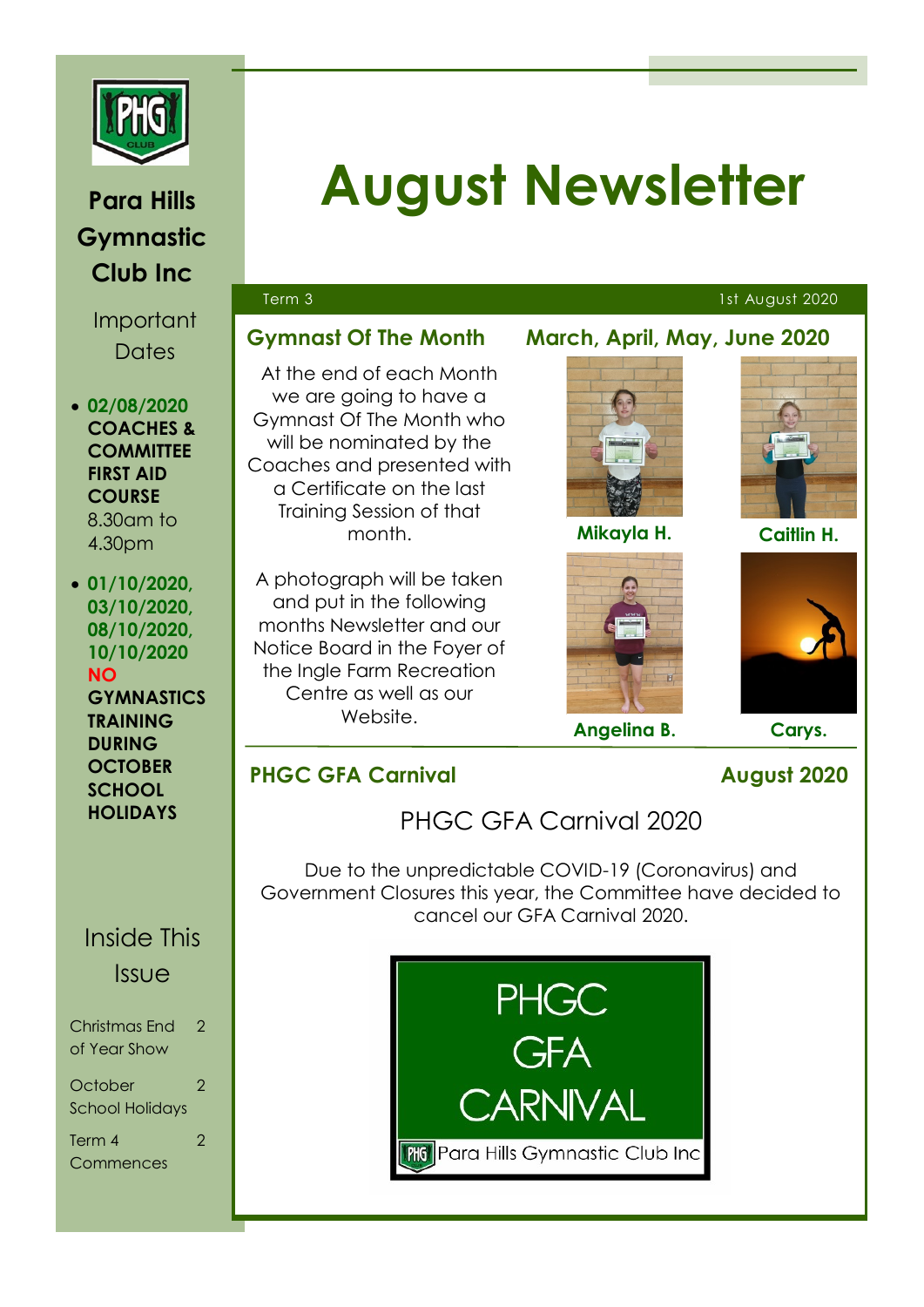

### **Christmas End Of Year Show 12th December 2020**

# Christmas End Of Year Show 2020

Due to the unpredictable COVID-19 (Coronavirus) this year, the Committee have decided to cancel our End of Year Show this year.

Training sessions will be as normal on Thursday Night 10th December and when we would have held the End of Year Show on Saturday 12th December it will now be a normal Training Session Day.

We will be selling Raffle Tickets throughout November and drawing **ONE** gift basket after each session on the below dates and times.

### **Thursday Night 10th December 2020**

- White, Yellow, Orange and Green Groups at 7.30pm
	- Advanced Group at 8.00pm

#### **Saturday 12th December 2020**

- White Group at 10.30am
- Colours Group at 11.30am
- White Group at 12.30pm
- Colours Group at 1.30pm
- Advanced Group at 3.00pm

### **October School Holidays & Term 4 October 2020**

#### **NO GYMNASTICS TRAINING during October School Holidays.**

Thursday Night: 1st October 2020 Saturday: 3rd October 2020 Thursday Night: 8th October 2020 Saturday: 10th October 2020

### **TERM 4 COMMENCES**

Thursday Night: 15th October 2020 Saturday: 17th October 2020



Term